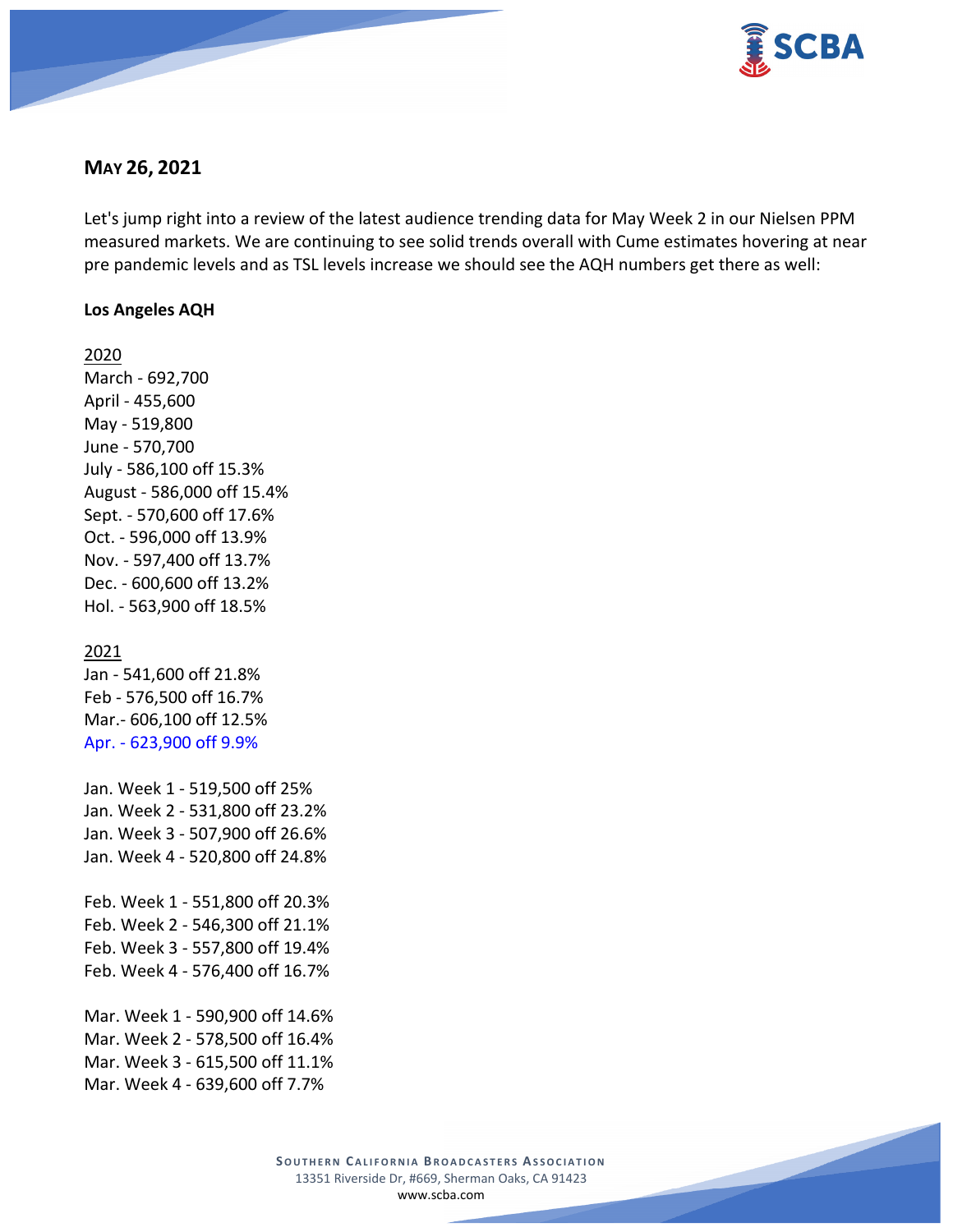

Apr. Week 1 - 635,600 off 8.2% Apr. Week 2 - 612,400 off 11.5% Apr. Week 3 - 620,100 off 10.5% Apr. Week 4 - 627,100 off 9.5%

May Week 1 - 645,400 off 6.8% May Week 2 - 645,400 off 6.8%

### **Los Angeles Cume**

#### 2020

March - 10,611,300 April - 9,080,100 May - 9,572,200 June - 9,941,100 July - 10,089,600 off 4.9% August - 10,029,800 off 5.4% Sept. - 9,999,500 off 5.7% Oct. - 10,055,100 off 5.2% Nov. - 10,133,900 off 4.4% Dec. - 9,955,600 off 6.1% Hol. - 9,936,300 off 6.3%

### 2021

Jan. - 9,587,700 off 9.6% Feb. - 9,717,300 off 8.4% Mar. - 9,817,600 off 7.5% Apr. - 10,212,500 off 3.8%

Jan. Week 1 - 9,541,700 off 10% Jan. Week 2 - 9,560,000 off 9.9% Jan. Week 3 - 9,558,400 off 9.9% Jan. Week 4- 9,690,700 off 8.6%

Feb. Week 1 - 9,660,500 off 8.9% Feb. Week 2 - 9,776,500 off 7.8% Feb. Week 3 - 9,603,500 off 9.4% Feb. Week 4 - 9,828,900 off 7.3%

Mar. Week 1 - 9,647,900 off 9% Mar. Week 2 - 9,582,400 off 9.6% Mar. Week 3 - 9,965,900 off 6%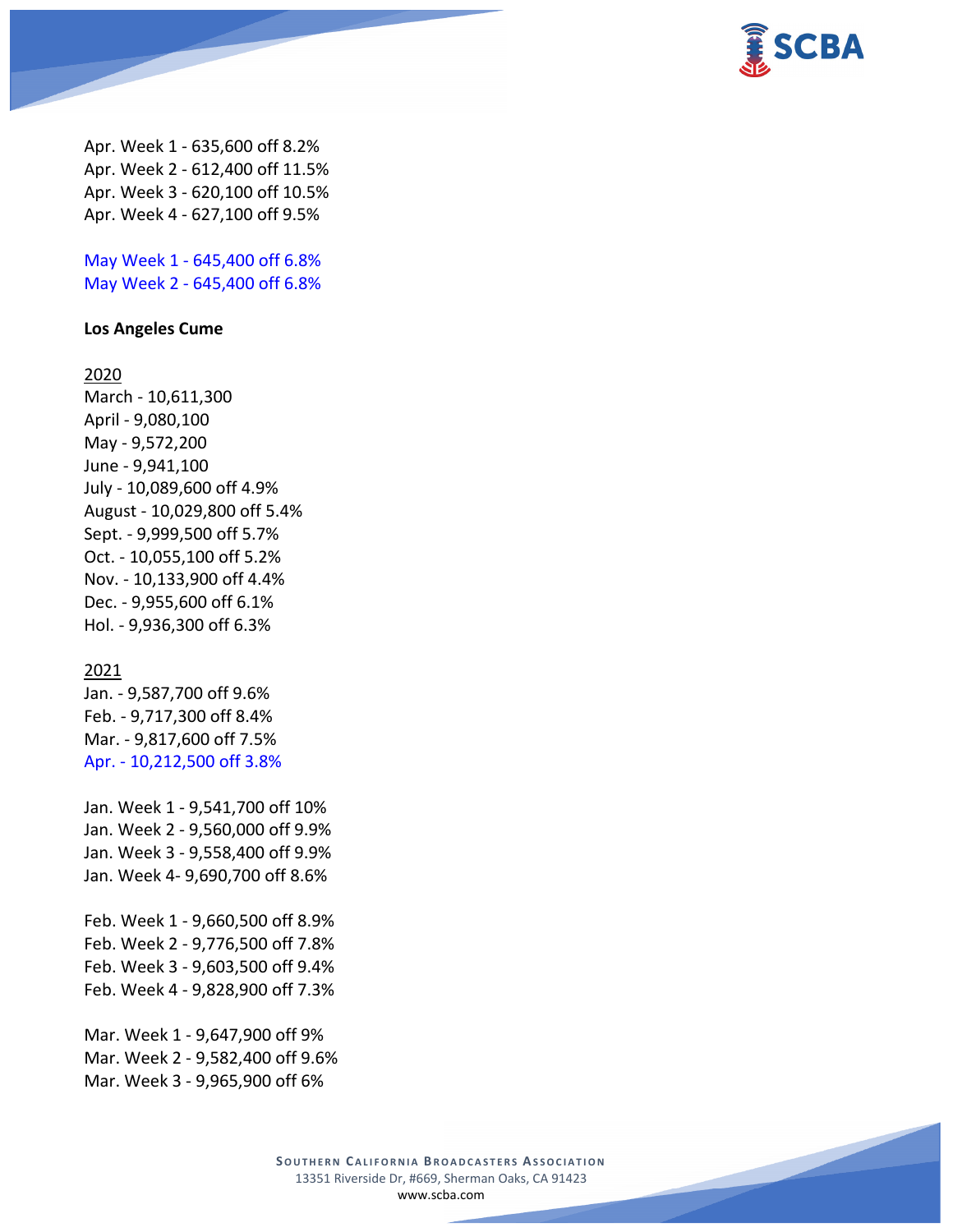

Mar. Week 4 - 10,074,100 off 5.1%

Apr. Week 1 - 10,328,400 off 2.7% Apr. Week 2 - 10,069,400 off 5.1% Apr. Week 3 - 10,230,100 off 3.6% Apr. Week 4 - 10,222,300 off 3.7%

May Week 1 - 10,351,300 off 2.5% May Week 2 - 10,385,500 off 2.1%

#### **Riverside/San Bernardino AQH**

2020

March - 128,900 April - 96,200 May - 105,000 June - 115,100 July - 108,600 off 15.7% August - 109,400 off 15.1% Sept. - 102,100 off 20.7% Oct. - 106,000 off 17.7% Nov. - 105,600 off 18% Dec.- 108,200 off 16% Hol. - 95,600 off 25.8%

#### 2021

Jan. - 91,500 off 29% Feb. -101,800 off 21% Mar. - 105,800 off 17.9% Apr, - 111,300 off 13.7%

Jan. Week 1 - 88,900 off 31% Jan. Week 2 - 86,400 off 32.9% Jan. Week 3 - 85,800 off 33.4% Jan. Week 4 - 95,100 off 26.2%

Feb. Week 1 - 97,700 off 24.2% Feb. Week 2 - 98,000 off 23.9% Feb. Week 3 - 98,200 off 23.8% Feb. Week 4 - 101,900 off 20%

Mar. Week 1 - 101,600 off 21.1%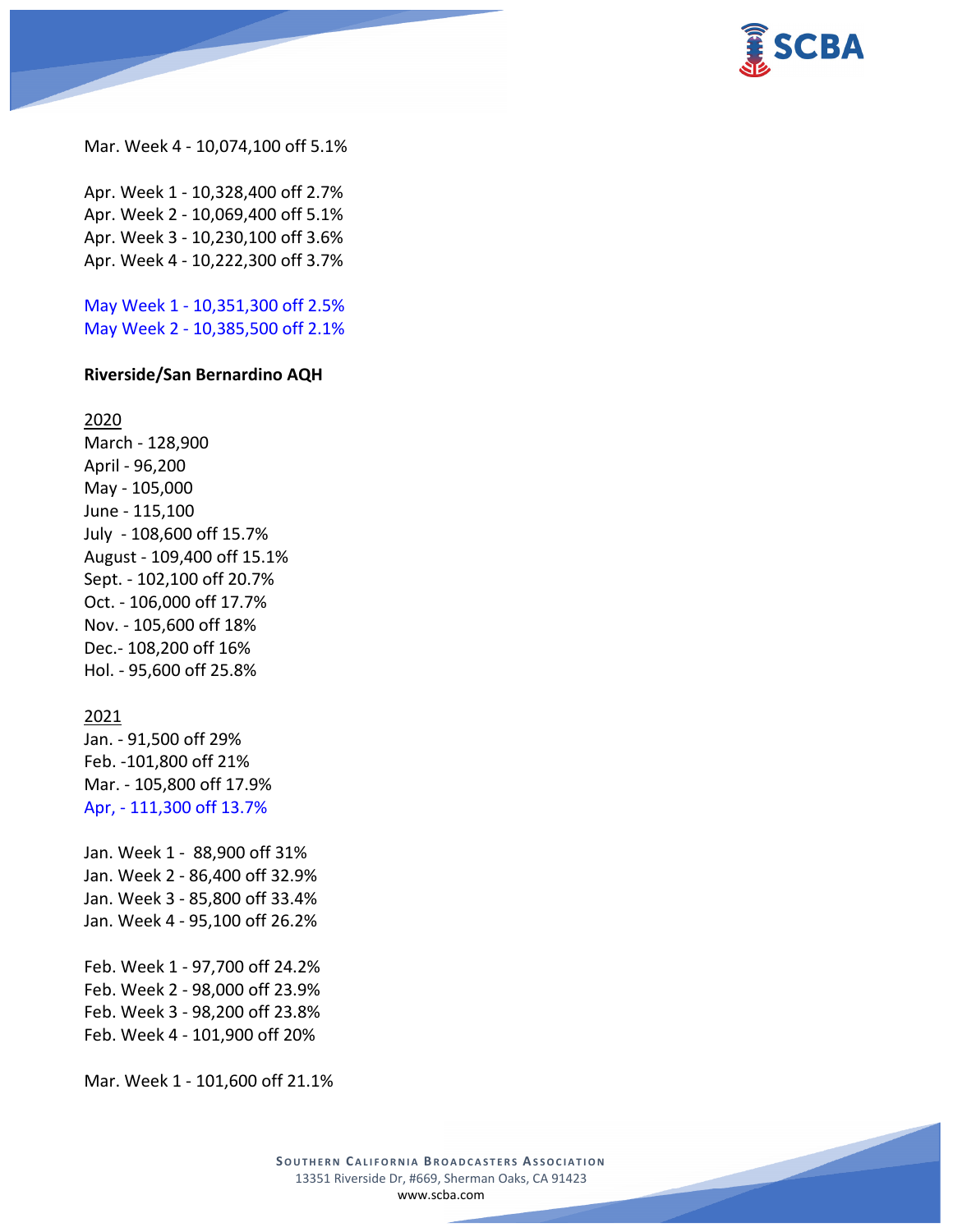

Mar. Week 2 - 105,500 off 18% Mar. Week 3 - 110,400 off 14.4% Mar. Week 4 - 105,900 off 17.8%

Apr. Week 1 - 111,400 off 13.6% Apr. Week 2 - 108,300 off 15.9% Apr. Week 3 - 113,200 off 12.2% Apr. Week 4 - 112,400 off 12.8%

May Week 1 - 114,600 off 11% May Week 2 - 113,800 off 11.7%

#### **Riverside/San Bernardino Cume**

#### 2020

March - 2,012,400 April - 1,727,400 May - 1,846,500 June - 1,924,800 July - 1,968,100 off 2.2% August - 1,948,500 off 3.1% Sept. - 1,909,800 off 5% Oct. - 1,891,200 off 6% Nov. - 1,901,700 off 5.5% Dec. - 1,920,900 off 4.5% Hol. - 1,866,700 off 7.2%

### 2021

Jan. - 1,824,500 off 9.3% Feb. - 1,941,100 off 3.5% Mar. - 1,919,700 off 4.6% Apr. - 1,948,200 off 3.2%

Jan. Week 1 - 1,831,600 off 8.9% Jan. Week 2 - 1,792,800 off 10.9% Jan. Week 3 - 1,790,600 off 11% Jan. Week 4 - 1,882,900 off 6.4%

Feb. Week 1 - 1,921,500 off 4.5% Feb. Week 2 - 1,930,300 off 4% Feb. Week 3 - 1,945,000 off 3.3%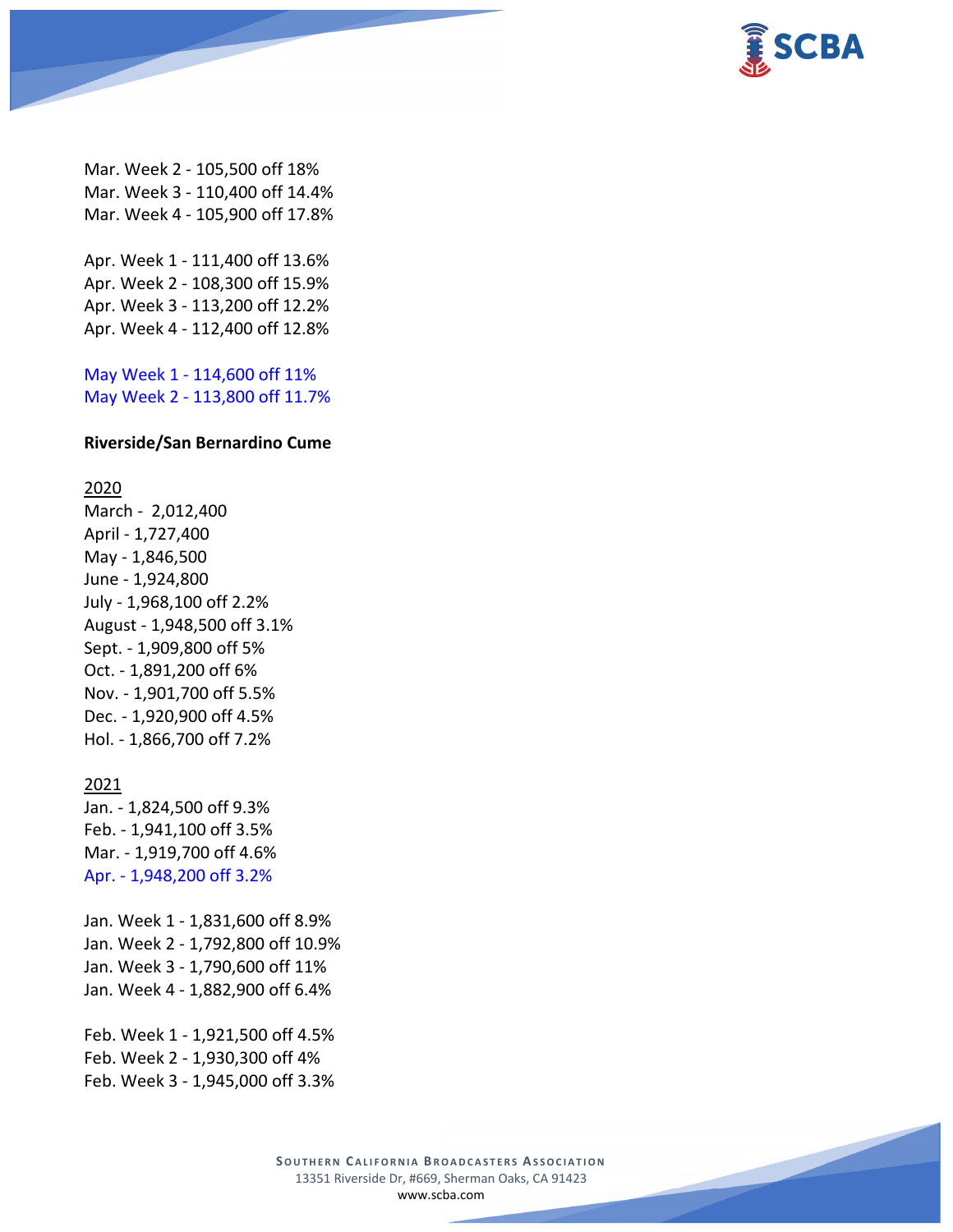

Feb. Week 4 - 1,967,800 off 2.2%

Mar. Week 1 - 1,903,700 off 5.4% Mar. Week 2 - 1,876,800 off 6.7% Mar. Week 3 - 1,930,600 off 4.1% Mar. Week 4 - 1,967,600 off 2.2%

Apr. Week 1 - 1,935,000 off 3.8% Apr. Week 2 - 1,919,100 off 4.6% Apr. Week 3 - 1,960,000 off 2.6% Apr. Week 4 - 1,978,600 off 1.7%

May Week 1 - 1,968,700 off 2.2% May Week 2 - 1,989,800 off 1.1%

#### **San Diego AQH**

2020

March - 142,700 April - 98,000 May - 109,400 June - 120,100 July - 126,000 August - 128,500 (off 10%) Sept. - 125,000 (off 12.4%) Oct. - 126,800 (off 11.1%) Nov. - 129,300 (off 9.4%) Dec. - 124,500 (off 12.8%) Hol. - 119,700 (off 16.11%)

#### 2021

Jan. - 114,200 (off 19.97%) Feb. - 117,700 (off 17.5%) Mar. - 119,900 (off 16.0%) Apr. - 122,000 (off 14.5%)

Jan. Week 1 - 112,300 off 21.3% Jan. Week 2 - 111,500 off 21.9% Jan. Week 3 - 105,200 off 26.3% Jan. Week 4 - 112,100 off 21.4%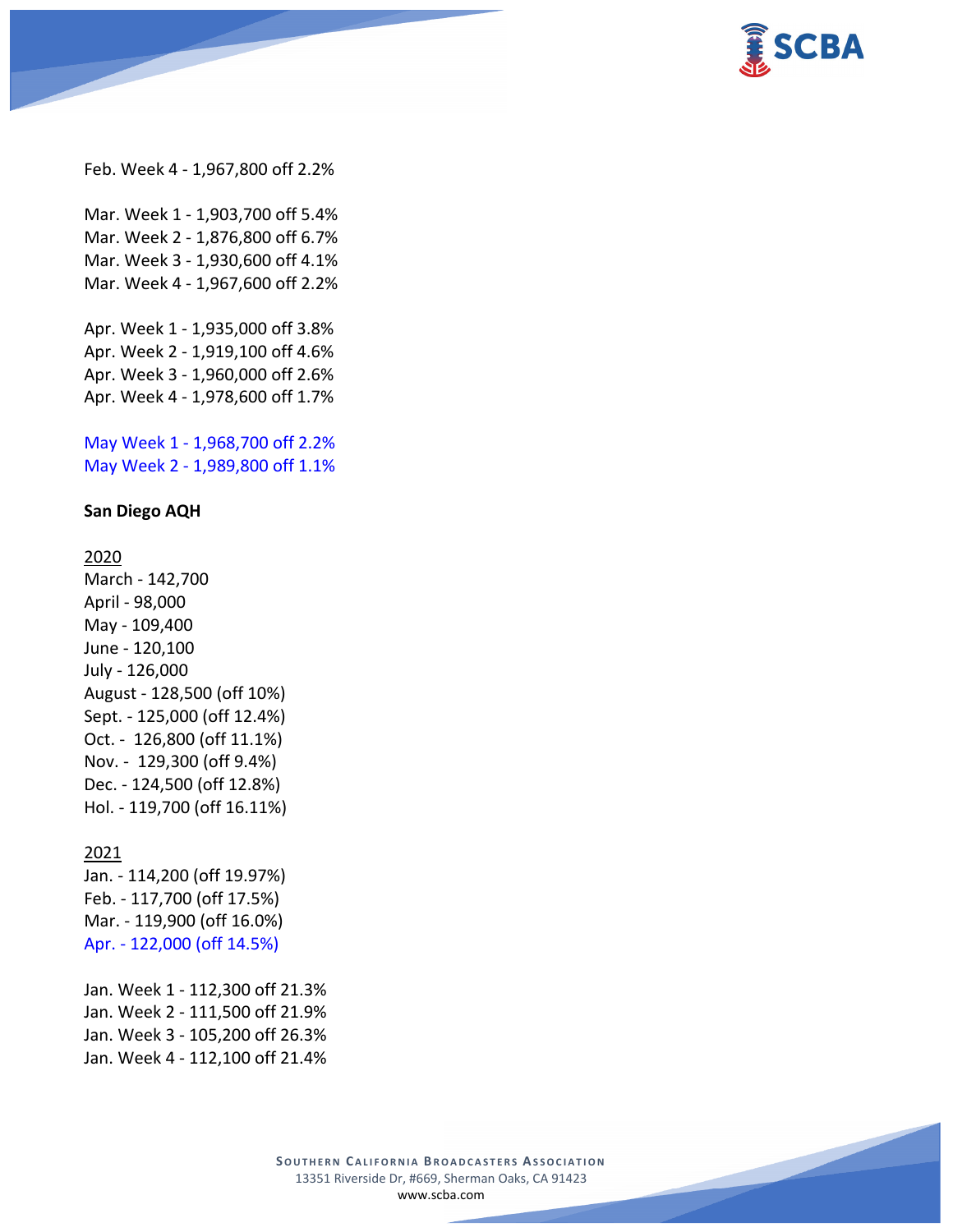

Feb. Week 1 - 114,800 off 19.6% Feb. Week 2 - 111,800 off 21.7% Feb. Week 3 - 113,100 off 20.7% Feb. Week 4 - 113,900 off 20.2%

Mar. Week 1 - 117,000 off 18.0% Mar. Week 2 - 119,000 off 16.6% Mar. Week 3 - 118,700 off 16.8% Mar. Week 4 - 124,700 off 12.6%

Apr. Week 1 - 122,500 off 14.2% Apr. Week 2 - 124,000 off 13.1% Apr. Week 3 - 119,800 off 16.0% Apr. Week 4 - 121,700 off 14.7%

May Week 1 - 120,400 off 15.6% May Week 2 - 122,600 off 14.1%

#### **San Diego Cume**

### 2020

March - 2,549,000 April - 2,133,900 May - 2,303,400 June - 2,408,600 July - 2,438,900 August - 2,418,400 (off 5.1% from March) Sept. - 2,382,700 (off 6.5%) Oct. - 2,398,000 (off 5.9%) Nov. - 2,361,900 (off 7.3%) Dec. - 2,388,500 (off 6.3%) Hol. - 2,344,600 (off 8.0%)

### 2021

Jan. - 2,287,800 (off 10.2%) Feb. - 2,302,200 (off 9.7%) Mar. - 2,314,400 (off 9.2%) Apr. - 2,319,500 (off 9.0%)

Jan. Week 1 - 2,377,200 (off 6.7%) Jan. Week 2 - 2,296,200 (off 9.9%)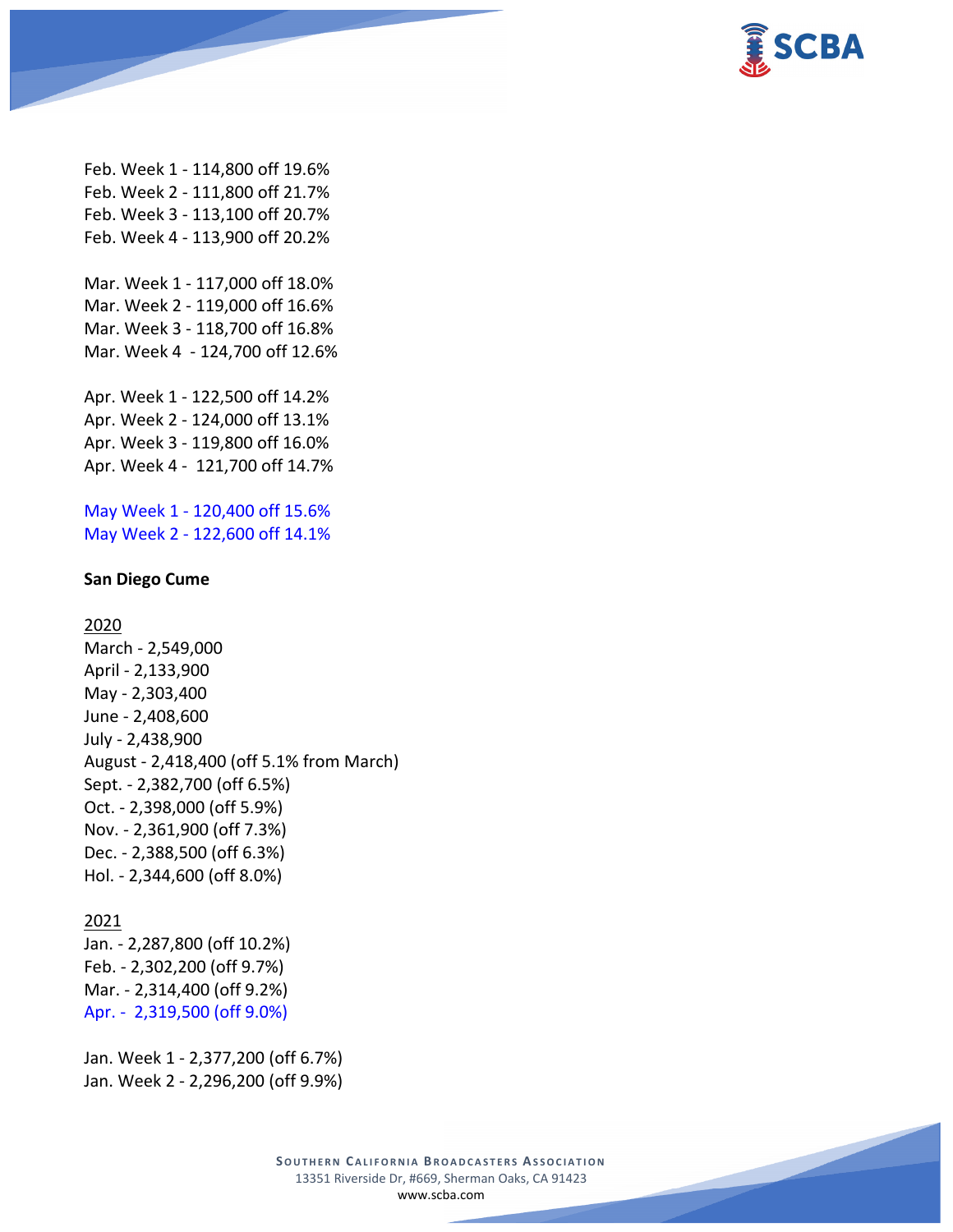

Jan. Week 3 - 2,163,800 (off 15.1%) Jan. Week 4 - 2,313,900 (off 9.2%)

Feb. Week 1 - 2,242,900 (off 12.0%) Feb. Week 2 - 2,342,600 (off 8.1%) Feb. Week 3 - 2,324,000 (off 8.8%) Feb. Week 4 - 2,299,500 (off 9.8%)

Mar. Week 1 - 2,305,100 (off 9.6%) Mar. Week 2 - 2,314,400 (off 9.2%) Mar. Week 3 - 2,321,300 (off 8.9%) Mar. Week 4 - 2,316,700 (off 9.1%)

Apr. Week 1 - 2,275,600 (off 10.7%) Apr. Week 2 - 2,354,300 (off 7.6%) Apr. Week 3 - 2,265,200 (off 11.1%) Apr. Week 4 - 2,382,800 (off 6.5%)

May Week 1 - 2,392,700 (off 6.1%) May Week 2 - 2,298,900 (off 9.8%)

I have long been a fan/student of the business management teachings and practices of Peter Drucker who the Wall Street Journal described as "The dean of this country's business and management philosophers." Keep this Drucker quote in mind as you review the resources and articles curated specially for you this week:

"Knowledge has to be improved, challenged, and increased constantly or it vanishes" Peter Drucker

# **RESOURCES AND ARTICLES OF INTEREST TO SALES AND ADVERTISERS**

**Don't Identify Problems, Solve Them!**

The Center For Sales Strategy May 25, 2021 [https://blog.thecenterforsalesstrategy.com/dont-identify-problems-solve](https://blog.thecenterforsalesstrategy.com/dont-identify-problems-solve-them?utm_campaign=subscriber&utm_medium=email&_hsmi=129436293&_hsenc=p2ANqtz-_0jZqN3F01u_f5QhpkYvAVqSt9ybCiJ9021MAJa_9A142xiRy3OdgveFPNM-Y_9w0CvS5GP5erInu0tnV-MFnsjx45hw&utm_content=129436293&utm_source=hs_email)[them?utm\\_campaign=subscriber&utm\\_medium=email&\\_hsmi=129436293&\\_hsenc=p2ANqtz-](https://blog.thecenterforsalesstrategy.com/dont-identify-problems-solve-them?utm_campaign=subscriber&utm_medium=email&_hsmi=129436293&_hsenc=p2ANqtz-_0jZqN3F01u_f5QhpkYvAVqSt9ybCiJ9021MAJa_9A142xiRy3OdgveFPNM-Y_9w0CvS5GP5erInu0tnV-MFnsjx45hw&utm_content=129436293&utm_source=hs_email) 0jZqN3F01u f5QhpkYvAVqSt9ybCiJ9021MAJa\_9A142xiRy3OdgveFPNM-Y\_9w0CvS5GP5erInu0tnV-[MFnsjx45hw&utm\\_content=129436293&utm\\_source=hs\\_email](https://blog.thecenterforsalesstrategy.com/dont-identify-problems-solve-them?utm_campaign=subscriber&utm_medium=email&_hsmi=129436293&_hsenc=p2ANqtz-_0jZqN3F01u_f5QhpkYvAVqSt9ybCiJ9021MAJa_9A142xiRy3OdgveFPNM-Y_9w0CvS5GP5erInu0tnV-MFnsjx45hw&utm_content=129436293&utm_source=hs_email)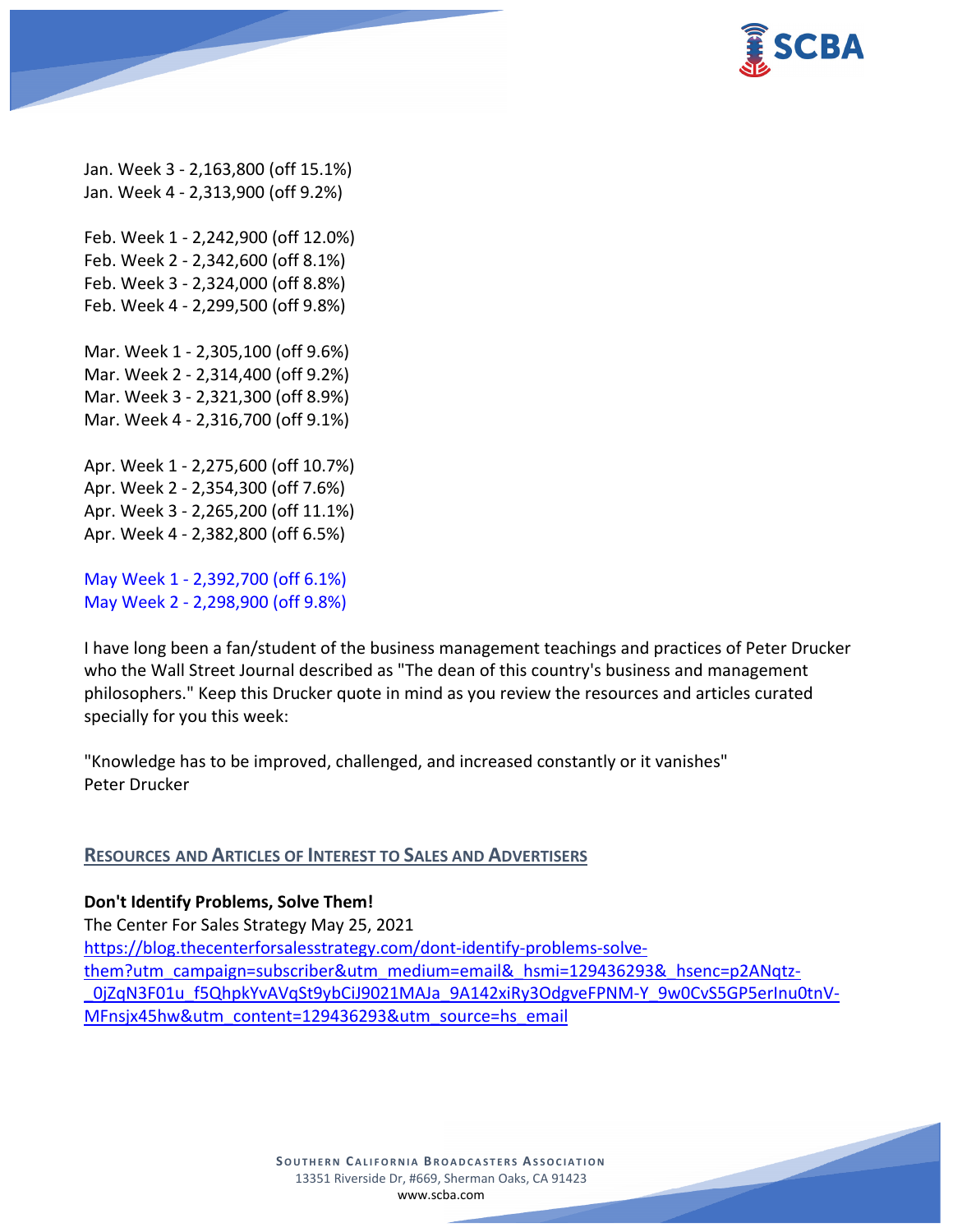

### **Progressive Tops Radio Chart**

Radio Ink May 25, 2021 <https://radioink.com/2021/05/25/progressive-tops-radio-chart/>

# **Father's Day Spending Set To Hit Record \$20B**

MediaPost May 26, 2021 [https://www.mediapost.com/publications/article/363632/fathers-day-spending-set-to-hit-record-](https://www.mediapost.com/publications/article/363632/fathers-day-spending-set-to-hit-record-20b.html?utm_source=newsletter&utm_medium=email&utm_content=readnow&utm_campaign=122488&hashid=akE-7z-LS1W9CYmV5M9xXA)[20b.html?utm\\_source=newsletter&utm\\_medium=email&utm\\_content=readnow&utm\\_campaign=122](https://www.mediapost.com/publications/article/363632/fathers-day-spending-set-to-hit-record-20b.html?utm_source=newsletter&utm_medium=email&utm_content=readnow&utm_campaign=122488&hashid=akE-7z-LS1W9CYmV5M9xXA) [488&hashid=akE-7z-LS1W9CYmV5M9xXA](https://www.mediapost.com/publications/article/363632/fathers-day-spending-set-to-hit-record-20b.html?utm_source=newsletter&utm_medium=email&utm_content=readnow&utm_campaign=122488&hashid=akE-7z-LS1W9CYmV5M9xXA)

**Post-Pandemic, Radio Seen As 'Soundtrack of America's Recovery.'** Inside Radio (Pierre Bouvard) May 26, 2021 [http://www.insideradio.com/free/post-pandemic-radio-seen-as-soundtrack-of-america-s](http://www.insideradio.com/free/post-pandemic-radio-seen-as-soundtrack-of-america-s-recovery/article_7c47f2ce-bded-11eb-9697-87e32a4980d5.html)[recovery/article\\_7c47f2ce-bded-11eb-9697-87e32a4980d5.html](http://www.insideradio.com/free/post-pandemic-radio-seen-as-soundtrack-of-america-s-recovery/article_7c47f2ce-bded-11eb-9697-87e32a4980d5.html)

**Radio's Biggest Advertisers Strut Their Stuff**

Radio+TV Business Report May 24, 2021 <https://www.rbr.com/radios-biggest-advertisers-strut-their-stuff/>

## **BetterHelp Remained Podcasting's Top Ad Spender In April, Samsung Is The Big Mover.**

Inside Radio (Magellan AI) MAY 24, 2021 [http://www.insideradio.com/podcastnewsdaily/betterhelp-remained-podcasting-s-top-ad-spender-in](http://www.insideradio.com/podcastnewsdaily/betterhelp-remained-podcasting-s-top-ad-spender-in-april-samsung-is-the-big-mover/article_b9d43ea2-bcb4-11eb-b038-4322653b58bf.html)[april-samsung-is-the-big-mover/article\\_b9d43ea2-bcb4-11eb-b038-4322653b58bf.html](http://www.insideradio.com/podcastnewsdaily/betterhelp-remained-podcasting-s-top-ad-spender-in-april-samsung-is-the-big-mover/article_b9d43ea2-bcb4-11eb-b038-4322653b58bf.html)

# **Exclusive: Financial Services Double Down On Audio Advertising.**

Inside Radio (Standard Media Index) May 24, 2021 [http://www.insideradio.com/podcastnewsdaily/exclusive-financial-services-double-down-on-audio](http://www.insideradio.com/podcastnewsdaily/exclusive-financial-services-double-down-on-audio-advertising/article_6ae7a0f4-bcb4-11eb-9151-cb8de418f8cc.html)[advertising/article\\_6ae7a0f4-bcb4-11eb-9151-cb8de418f8cc.html](http://www.insideradio.com/podcastnewsdaily/exclusive-financial-services-double-down-on-audio-advertising/article_6ae7a0f4-bcb4-11eb-9151-cb8de418f8cc.html)

**Online Lifeline: How Consumers Are Changing Their Habits As The Pandemic Eases**

MediaPost May 18, 2021

[https://www.mediapost.com/publications/article/363409/online-lifeline-how-consumers-are](https://www.mediapost.com/publications/article/363409/online-lifeline-how-consumers-are-changing-their.html?utm_source=newsletter&utm_medium=email&utm_content=readmore&utm_campaign=122459&hashid=QT49sL4xQ-GvJ7BwwJ5k_A)[changing-](https://www.mediapost.com/publications/article/363409/online-lifeline-how-consumers-are-changing-their.html?utm_source=newsletter&utm_medium=email&utm_content=readmore&utm_campaign=122459&hashid=QT49sL4xQ-GvJ7BwwJ5k_A)

[their.html?utm\\_source=newsletter&utm\\_medium=email&utm\\_content=readmore&utm\\_campaign=1](https://www.mediapost.com/publications/article/363409/online-lifeline-how-consumers-are-changing-their.html?utm_source=newsletter&utm_medium=email&utm_content=readmore&utm_campaign=122459&hashid=QT49sL4xQ-GvJ7BwwJ5k_A) [22459&hashid=QT49sL4xQ-GvJ7BwwJ5k\\_A](https://www.mediapost.com/publications/article/363409/online-lifeline-how-consumers-are-changing-their.html?utm_source=newsletter&utm_medium=email&utm_content=readmore&utm_campaign=122459&hashid=QT49sL4xQ-GvJ7BwwJ5k_A)

**Attention Advertisers: Radio's Biggest Listeners Are Anxious To Start Spending Again.** Inside Radio (MRI-Simmons) May 24, 2021 [http://www.insideradio.com/free/attention-advertisers-radio-s-biggest-listeners-are-anxious-to-start](http://www.insideradio.com/free/attention-advertisers-radio-s-biggest-listeners-are-anxious-to-start-spending-again/article_8480a818-bc59-11eb-863c-4b3d25c99a3a.html)[spending-again/article\\_8480a818-bc59-11eb-863c-4b3d25c99a3a.html](http://www.insideradio.com/free/attention-advertisers-radio-s-biggest-listeners-are-anxious-to-start-spending-again/article_8480a818-bc59-11eb-863c-4b3d25c99a3a.html)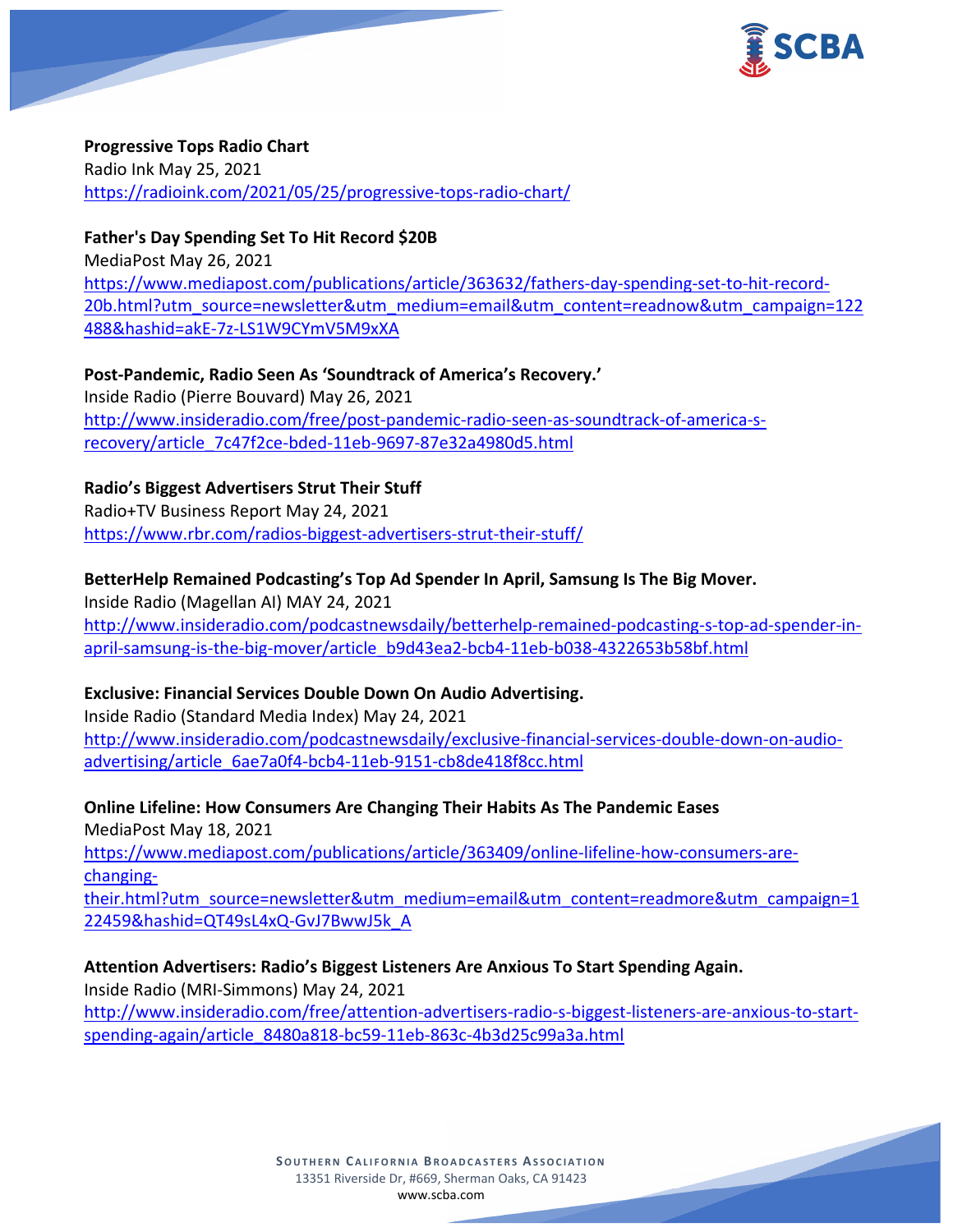

### **Zenith To Alcohol Advertisers: Cheers!**

MediaPost May 24, 2021 [https://www.mediapost.com/publications/article/363561/zenith-to-alcohol-advertisers](https://www.mediapost.com/publications/article/363561/zenith-to-alcohol-advertisers-cheers.html?utm_source=newsletter&utm_medium=email&utm_content=readmore&utm_campaign=122460&hashid=XOWE7PwdT4-lekA7MLbhQg)[cheers.html?utm\\_source=newsletter&utm\\_medium=email&utm\\_content=readmore&utm\\_campaign=](https://www.mediapost.com/publications/article/363561/zenith-to-alcohol-advertisers-cheers.html?utm_source=newsletter&utm_medium=email&utm_content=readmore&utm_campaign=122460&hashid=XOWE7PwdT4-lekA7MLbhQg) [122460&hashid=XOWE7PwdT4-lekA7MLbhQg](https://www.mediapost.com/publications/article/363561/zenith-to-alcohol-advertisers-cheers.html?utm_source=newsletter&utm_medium=email&utm_content=readmore&utm_campaign=122460&hashid=XOWE7PwdT4-lekA7MLbhQg)

### **Nielsen Highlights Encouraging Radio Trends**

**U.S. weekly radio listening is back up, though not yet to pre-pandemic levels** RadioWorld May 20, 2021 [https://www.radioworld.com/news-and-business/programming-and-sales/nielsen-highlights](https://www.radioworld.com/news-and-business/programming-and-sales/nielsen-highlights-encouraging-radio-trends?utm_source=SmartBrief&utm_medium=email&utm_campaign=0028F35E-226C-4B60-AC88-AB2831C8A639&utm_content=2AAA3EAF-3FCF-4275-9CD0-D4F1723881E0)[encouraging-radio-trends?utm\\_source=SmartBrief&utm\\_medium=email&utm\\_campaign=0028F35E-](https://www.radioworld.com/news-and-business/programming-and-sales/nielsen-highlights-encouraging-radio-trends?utm_source=SmartBrief&utm_medium=email&utm_campaign=0028F35E-226C-4B60-AC88-AB2831C8A639&utm_content=2AAA3EAF-3FCF-4275-9CD0-D4F1723881E0)[226C-4B60-AC88-AB2831C8A639&utm\\_content=2AAA3EAF-3FCF-4275-9CD0-D4F1723881E0](https://www.radioworld.com/news-and-business/programming-and-sales/nielsen-highlights-encouraging-radio-trends?utm_source=SmartBrief&utm_medium=email&utm_campaign=0028F35E-226C-4B60-AC88-AB2831C8A639&utm_content=2AAA3EAF-3FCF-4275-9CD0-D4F1723881E0)

## **Your Listeners in Dollars and Cents**

Radio Ink (Charlie Sislen) May 24, 2021 <https://radioink.com/2021/05/24/your-listeners-in-dollars-and-cents/>

## **Study: Shoppers Widely Disapprove Of Firms That Profit From Their Data**

MediaPost May 20, 2021 [https://www.mediapost.com/publications/article/363489/study-shoppers-widely-disapprove-of-firms](https://www.mediapost.com/publications/article/363489/study-shoppers-widely-disapprove-of-firms-that-pr.html?utm_source=newsletter&utm_medium=email&utm_content=headline&utm_campaign=122435&hashid=3ryQP86FTTiyUS5w5BYR2g)[that](https://www.mediapost.com/publications/article/363489/study-shoppers-widely-disapprove-of-firms-that-pr.html?utm_source=newsletter&utm_medium=email&utm_content=headline&utm_campaign=122435&hashid=3ryQP86FTTiyUS5w5BYR2g)[pr.html?utm\\_source=newsletter&utm\\_medium=email&utm\\_content=headline&utm\\_campaign=12243](https://www.mediapost.com/publications/article/363489/study-shoppers-widely-disapprove-of-firms-that-pr.html?utm_source=newsletter&utm_medium=email&utm_content=headline&utm_campaign=122435&hashid=3ryQP86FTTiyUS5w5BYR2g) [5&hashid=3ryQP86FTTiyUS5w5BYR2g](https://www.mediapost.com/publications/article/363489/study-shoppers-widely-disapprove-of-firms-that-pr.html?utm_source=newsletter&utm_medium=email&utm_content=headline&utm_campaign=122435&hashid=3ryQP86FTTiyUS5w5BYR2g)

### **April's Big Radio Ad Category Was Podcasts.**

Inside Radio (Media Monitors) May 20, 2021 [http://www.insideradio.com/podcastnewsdaily/april-s-big-radio-ad-category-was](http://www.insideradio.com/podcastnewsdaily/april-s-big-radio-ad-category-was-podcasts/article_be9474ae-b988-11eb-9a79-8f9ea8af6e9b.html)[podcasts/article\\_be9474ae-b988-11eb-9a79-8f9ea8af6e9b.html](http://www.insideradio.com/podcastnewsdaily/april-s-big-radio-ad-category-was-podcasts/article_be9474ae-b988-11eb-9a79-8f9ea8af6e9b.html)

**Nielsen: Listeners Coming Back as Restrictions Lift** Radio Ink May 20, 2021 <https://radioink.com/2021/05/20/nielsen-listeners-coming-back-as-restrictions-lift/>

**Radio's New Advertisers** Radio Ink (Media Monitors) May 20, 2021 <https://radioink.com/2021/05/20/radios-new-advertisers/>

**Auto Attitudes of Radio Listeners** RAB Radio Matters Blog May 18, 2021 <http://www.radiomatters.org/index.php/2021/05/18/auto-attitudes-of-radio-listeners/#more-4075>

**Consumer Insights: Radio's Reach Can Soothe Spa Owners' Pain Points.**

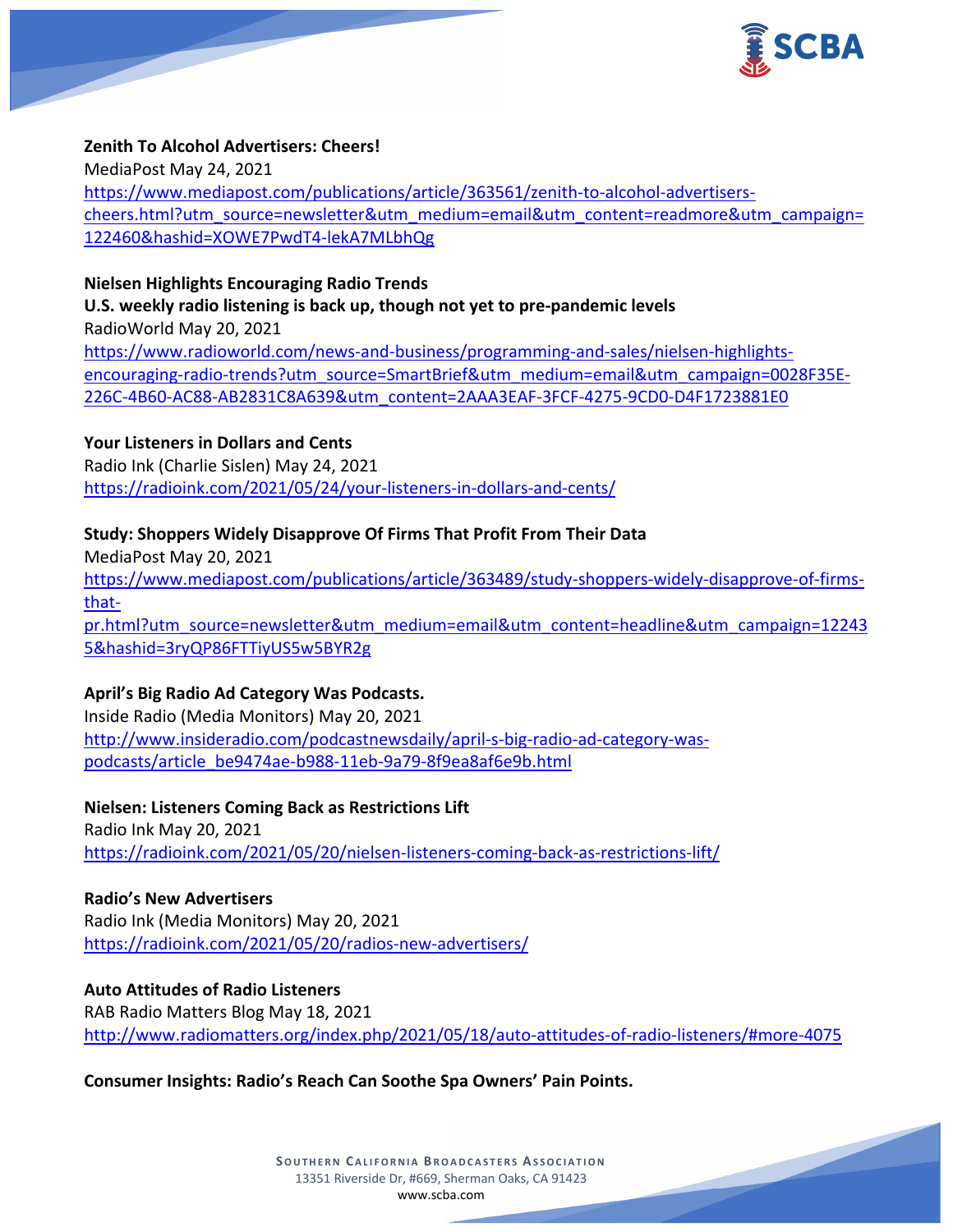

Inside Radio (Media Audit) May 20, 2021 [http://www.insideradio.com/free/consumer-insights-radio-s-reach-can-soothe-spa-owners-pain](http://www.insideradio.com/free/consumer-insights-radio-s-reach-can-soothe-spa-owners-pain-points/article_4c85f6b8-b937-11eb-9d38-f374c3553f12.html)[points/article\\_4c85f6b8-b937-11eb-9d38-f374c3553f12.html](http://www.insideradio.com/free/consumer-insights-radio-s-reach-can-soothe-spa-owners-pain-points/article_4c85f6b8-b937-11eb-9d38-f374c3553f12.html)

**'Unique' Radio, TV Spots Rise in April** Radio+TV Business Report May 19, 2021 <https://www.rbr.com/unique-radio-spots-rise-in-april/>

**For Retail, Expect Reboot, Not Return To Usual** MediaPost May 14, 2021 [https://www.mediapost.com/publications/article/363304/for-retail-expect-reboot-not-return-to](https://www.mediapost.com/publications/article/363304/for-retail-expect-reboot-not-return-to-usual.html?utm_source=newsletter&utm_medium=email&utm_content=readmore&utm_campaign=122420&hashid=nPO6kNh8ToCb2_NBH4Mycg)[usual.html?utm\\_source=newsletter&utm\\_medium=email&utm\\_content=readmore&utm\\_campaign=1](https://www.mediapost.com/publications/article/363304/for-retail-expect-reboot-not-return-to-usual.html?utm_source=newsletter&utm_medium=email&utm_content=readmore&utm_campaign=122420&hashid=nPO6kNh8ToCb2_NBH4Mycg) [22420&hashid=nPO6kNh8ToCb2\\_NBH4Mycg](https://www.mediapost.com/publications/article/363304/for-retail-expect-reboot-not-return-to-usual.html?utm_source=newsletter&utm_medium=email&utm_content=readmore&utm_campaign=122420&hashid=nPO6kNh8ToCb2_NBH4Mycg)

# **McDonald's To Double Spending With Black, Hispanic And Asian-Owned Media.**

Inside Radio May21, 2021 [http://www.insideradio.com/free/mcdonald-s-to-double-spending-with-black-hispanic-and-asian](http://www.insideradio.com/free/mcdonald-s-to-double-spending-with-black-hispanic-and-asian-owned-media/article_1f266174-ba01-11eb-b56f-9f0ac18cc8a7.html)[owned-media/article\\_1f266174-ba01-11eb-b56f-9f0ac18cc8a7.html](http://www.insideradio.com/free/mcdonald-s-to-double-spending-with-black-hispanic-and-asian-owned-media/article_1f266174-ba01-11eb-b56f-9f0ac18cc8a7.html)

# **6 Sales Challenges Facing Salespeople in 2021 [Expert Tips + Research]**

HubSpot May 21, 2021 [https://blog.hubspot.com/sales/challenges-threatening](https://blog.hubspot.com/sales/challenges-threatening-salespeople?__hstc=201195441.1a2963a9d1dd576753980fbe6c5d29cc.1612388323114.1621448104734.1621624187394.35&__hssc=201195441.1.1621624187394&__hsfp=3162083856)[salespeople?\\_\\_hstc=201195441.1a2963a9d1dd576753980fbe6c5d29cc.1612388323114.16214481047](https://blog.hubspot.com/sales/challenges-threatening-salespeople?__hstc=201195441.1a2963a9d1dd576753980fbe6c5d29cc.1612388323114.1621448104734.1621624187394.35&__hssc=201195441.1.1621624187394&__hsfp=3162083856) [34.1621624187394.35&\\_\\_hssc=201195441.1.1621624187394&\\_\\_hsfp=3162083856](https://blog.hubspot.com/sales/challenges-threatening-salespeople?__hstc=201195441.1a2963a9d1dd576753980fbe6c5d29cc.1612388323114.1621448104734.1621624187394.35&__hssc=201195441.1.1621624187394&__hsfp=3162083856)

**Three Perfect Sales Voicemail Script Examples that Get Callbacks** SalesBuzz May 21, 2021 <https://www.salesbuzz.com/sales-voicemails-get-callbacks/>

# **Among Radio's Biggest Fans, A Growing Number Are Dialing Into Podcasts.**

Inside Radio (more takeaways from the Jacobs Media TechSurvey 2021) May 21, 2021 [http://www.insideradio.com/podcastnewsdaily/among-radio-s-biggest-fans-a-growing-number-are](http://www.insideradio.com/podcastnewsdaily/among-radio-s-biggest-fans-a-growing-number-are-dialing-into-podcasts/article_d4f83426-ba4e-11eb-94a5-737f41e82036.html)[dialing-into-podcasts/article\\_d4f83426-ba4e-11eb-94a5-737f41e82036.html](http://www.insideradio.com/podcastnewsdaily/among-radio-s-biggest-fans-a-growing-number-are-dialing-into-podcasts/article_d4f83426-ba4e-11eb-94a5-737f41e82036.html)

**2 Common Client Retention Mistakes You May Be Making** SalesFuel May 22, 2021 <https://salesfuel.com/2-common-client-retention-mistakes-you-may-be-making/>

### **Insight Selling Questions to Boost Your Success Rate**

SalesFuel May 22, 2021 <https://salesfuel.com/insight-selling-questions-to-boost-your-success-rate/>

> **SOUTHERN CALIFORNIA BROADCASTERS ASSOCIATION** 13351 Riverside Dr, #669, Sherman Oaks, CA 91423 [www.scba.com](http://www.scba.com/)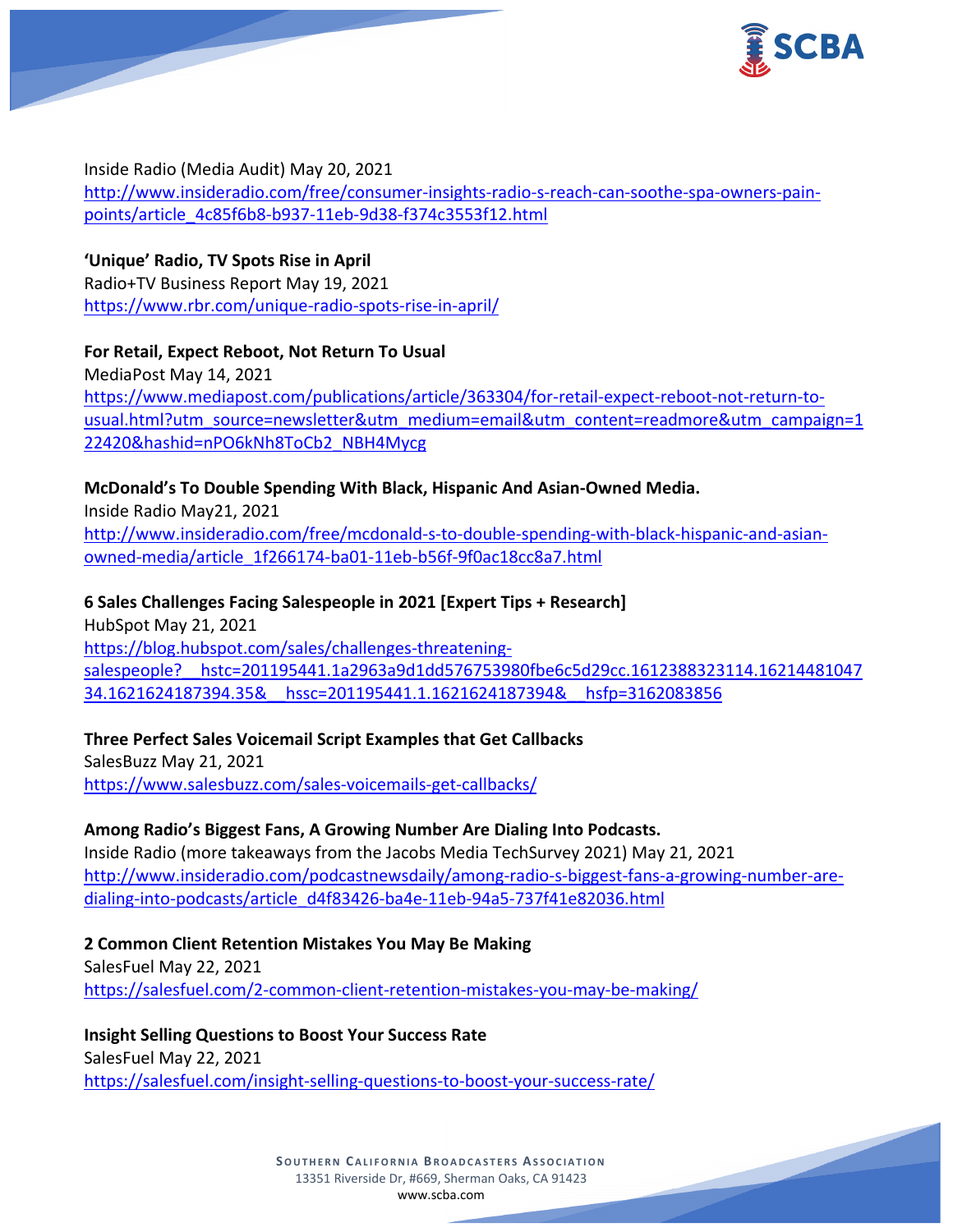

**Cross-Selling and Upselling Best Practices** SalesFuel May 22, 2021 <https://salesfuel.com/cross-selling-and-upselling-best-practices/>

**7 Closing Techniques and Why They Work** SalesFuel May 22, 2021 <https://salesfuel.com/7-closing-techniques-and-why-they-work/>

**The Difference Between Social Media and Digital Marketing** Business 2 Community May 21, 2021 [https://www.business2community.com/digital-marketing/the-difference-between-social-media-and](https://www.business2community.com/digital-marketing/the-difference-between-social-media-and-digital-marketing-02407149)[digital-marketing-02407149](https://www.business2community.com/digital-marketing/the-difference-between-social-media-and-digital-marketing-02407149)

**Average U.S. Viewer Now Uses Nearly 6 Different TV Sources** MediaPost May 14, 2021 [https://www.mediapost.com/publications/article/363305/average-us-viewer-now-uses-nearly-6](https://www.mediapost.com/publications/article/363305/average-us-viewer-now-uses-nearly-6-different-tv.html?utm_source=newsletter&utm_medium=email&utm_content=readmore&utm_campaign=122453&hashid=dbTeyk_KQPCPkUhFRIu1tg) [different](https://www.mediapost.com/publications/article/363305/average-us-viewer-now-uses-nearly-6-different-tv.html?utm_source=newsletter&utm_medium=email&utm_content=readmore&utm_campaign=122453&hashid=dbTeyk_KQPCPkUhFRIu1tg)[tv.html?utm\\_source=newsletter&utm\\_medium=email&utm\\_content=readmore&utm\\_campaign=1224](https://www.mediapost.com/publications/article/363305/average-us-viewer-now-uses-nearly-6-different-tv.html?utm_source=newsletter&utm_medium=email&utm_content=readmore&utm_campaign=122453&hashid=dbTeyk_KQPCPkUhFRIu1tg) [53&hashid=dbTeyk\\_KQPCPkUhFRIu1tg](https://www.mediapost.com/publications/article/363305/average-us-viewer-now-uses-nearly-6-different-tv.html?utm_source=newsletter&utm_medium=email&utm_content=readmore&utm_campaign=122453&hashid=dbTeyk_KQPCPkUhFRIu1tg)

### **RESOURCES AND ARTICLES OF INTEREST TO MANAGERS FOR PLANNING AND FORECASTING:**

**Nielsen One Is Getting An Influx Of Cash. What's It Mean For Audio?** Inside Radio May 26, 2021 [http://www.insideradio.com/free/nielsen-one-is-getting-an-influx-of-cash-what-s-it-mean-for-](http://www.insideradio.com/free/nielsen-one-is-getting-an-influx-of-cash-what-s-it-mean-for-audio/article_4299ba26-bded-11eb-ad52-9f86fbbfc586.html)

[audio/article\\_4299ba26-bded-11eb-ad52-9f86fbbfc586.html](http://www.insideradio.com/free/nielsen-one-is-getting-an-influx-of-cash-what-s-it-mean-for-audio/article_4299ba26-bded-11eb-ad52-9f86fbbfc586.html) **NuVoodoo Study Looks At How Ready Americans Are To 'Get Back To Normal'**

All Access May 26, 2021 [https://www.allaccess.com/net-news/archive/story/207859/nuvoodoo-study-looks-at-how-ready](https://www.allaccess.com/net-news/archive/story/207859/nuvoodoo-study-looks-at-how-ready-americans-are-to)[americans-are-to](https://www.allaccess.com/net-news/archive/story/207859/nuvoodoo-study-looks-at-how-ready-americans-are-to)

**Nielsen PPM Is Ready for the Cloud Here's what to know about our Nielsen Audio Software Encoder** RadioWorld May 26, 2021 [https://www.radioworld.com/columns-and-views/guest-commentaries/nielsen-ppm-is-ready-for-the](https://www.radioworld.com/columns-and-views/guest-commentaries/nielsen-ppm-is-ready-for-the-cloud?utm_source=SmartBrief&utm_medium=email&utm_campaign=0028F35E-226C-4B60-AC88-AB2831C8A639&utm_content=F428266F-3C2D-451A-8AC1-88BAA0A8EDC0)[cloud?utm\\_source=SmartBrief&utm\\_medium=email&utm\\_campaign=0028F35E-226C-4B60-AC88-](https://www.radioworld.com/columns-and-views/guest-commentaries/nielsen-ppm-is-ready-for-the-cloud?utm_source=SmartBrief&utm_medium=email&utm_campaign=0028F35E-226C-4B60-AC88-AB2831C8A639&utm_content=F428266F-3C2D-451A-8AC1-88BAA0A8EDC0) [AB2831C8A639&utm\\_content=F428266F-3C2D-451A-8AC1-88BAA0A8EDC0](https://www.radioworld.com/columns-and-views/guest-commentaries/nielsen-ppm-is-ready-for-the-cloud?utm_source=SmartBrief&utm_medium=email&utm_campaign=0028F35E-226C-4B60-AC88-AB2831C8A639&utm_content=F428266F-3C2D-451A-8AC1-88BAA0A8EDC0)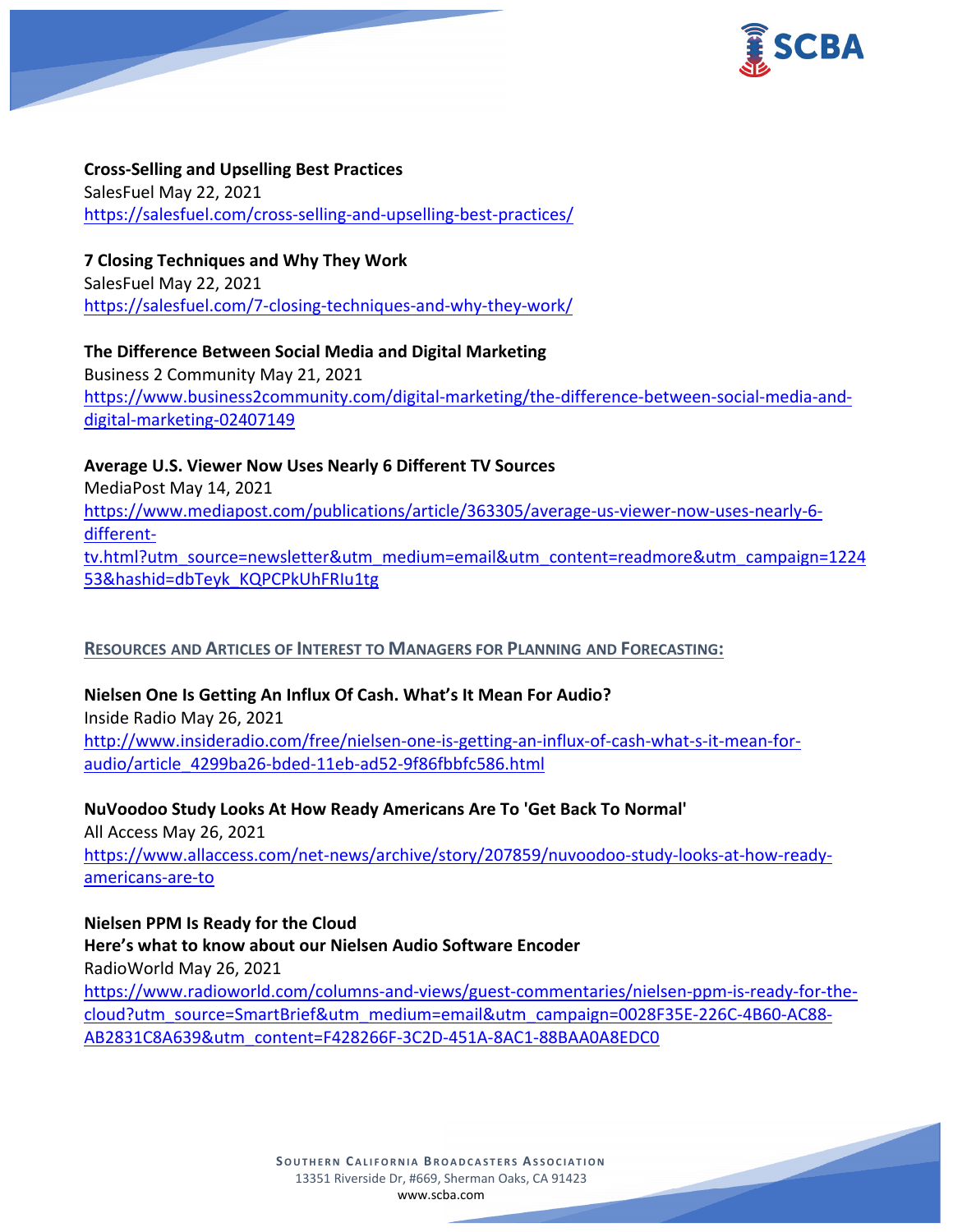

**Sportsbook Advertising Is A Total Game-Changer For Radio Stations And it's not just sports talk; all radio is benefitting from the ad rush** SportsHandle May 13, 2021 <https://sportshandle.com/sportsbook-advertising-radio-stations/>

**Marketers Talk Audio Evolution At Advertising Week Event.** Inside Radio May 25, 2021 [http://www.insideradio.com/free/marketers-talk-audio-evolution-at-advertising-week](http://www.insideradio.com/free/marketers-talk-audio-evolution-at-advertising-week-event/article_4214a1a6-bd25-11eb-bb46-5bd952282975.html)[event/article\\_4214a1a6-bd25-11eb-bb46-5bd952282975.html](http://www.insideradio.com/free/marketers-talk-audio-evolution-at-advertising-week-event/article_4214a1a6-bd25-11eb-bb46-5bd952282975.html)

## **Edison Research's 'Share Of Ear' Finds Differences In Audio Listening Habits Of Work-From-Home Listeners Vs. Work-Away-From-Home Listeners**

All Access (Edison Research) May 25, 2021 [https://www.allaccess.com/net-news/archive/story/207786/edison-research-s-share-of-ear-finds](https://www.allaccess.com/net-news/archive/story/207786/edison-research-s-share-of-ear-finds-differences-i)[differences-i](https://www.allaccess.com/net-news/archive/story/207786/edison-research-s-share-of-ear-finds-differences-i)

# **Radio Moves on from Pandemic with a Focus on Digital**

BIA Advisory Services (Podcast) May 25, 2021 <https://www.buzzsprout.com/1663015/8585822>

# **Is the Car Dashboard Radio's Next Battlefield?**

# **DRM's tech features can make it more attractive for hybrid radio**

RadioWorld May 24, 2021

[https://www.radioworld.com/columns-and-views/guest-commentaries/is-the-car-dashboard-radios](https://www.radioworld.com/columns-and-views/guest-commentaries/is-the-car-dashboard-radios-next-battlefield?utm_source=SmartBrief&utm_medium=email&utm_campaign=0028F35E-226C-4B60-AC88-AB2831C8A639&utm_content=D89C851A-D304-485E-9094-9260D9B8B80A)[next-battlefield?utm\\_source=SmartBrief&utm\\_medium=email&utm\\_campaign=0028F35E-226C-4B60-](https://www.radioworld.com/columns-and-views/guest-commentaries/is-the-car-dashboard-radios-next-battlefield?utm_source=SmartBrief&utm_medium=email&utm_campaign=0028F35E-226C-4B60-AC88-AB2831C8A639&utm_content=D89C851A-D304-485E-9094-9260D9B8B80A) [AC88-AB2831C8A639&utm\\_content=D89C851A-D304-485E-9094-9260D9B8B80A](https://www.radioworld.com/columns-and-views/guest-commentaries/is-the-car-dashboard-radios-next-battlefield?utm_source=SmartBrief&utm_medium=email&utm_campaign=0028F35E-226C-4B60-AC88-AB2831C8A639&utm_content=D89C851A-D304-485E-9094-9260D9B8B80A)

**TV Upfront Recovery: 2021-22 Forecast To Rise 7.6% To \$19.9B**

MediaPost May 25, 2021 [https://www.mediapost.com/publications/article/363606/tv-upfront-recovery-2021-22-forecast-to](https://www.mediapost.com/publications/article/363606/tv-upfront-recovery-2021-22-forecast-to-rise-76.html)[rise-76.html](https://www.mediapost.com/publications/article/363606/tv-upfront-recovery-2021-22-forecast-to-rise-76.html)

# **Nielsen Invests in New TV Ratings Platform After Selling \$2.4 Billion Unit Some of that cash will be put to work in Nielsen One, which aims to set a single metric for both traditional and streamed television**

WSJ May 24, 2021

[https://www.wsj.com/articles/nielsen-invests-in-new-tv-ratings-platform-after-selling-2-4-billion-unit-](https://www.wsj.com/articles/nielsen-invests-in-new-tv-ratings-platform-after-selling-2-4-billion-unit-11621857600)[11621857600](https://www.wsj.com/articles/nielsen-invests-in-new-tv-ratings-platform-after-selling-2-4-billion-unit-11621857600)